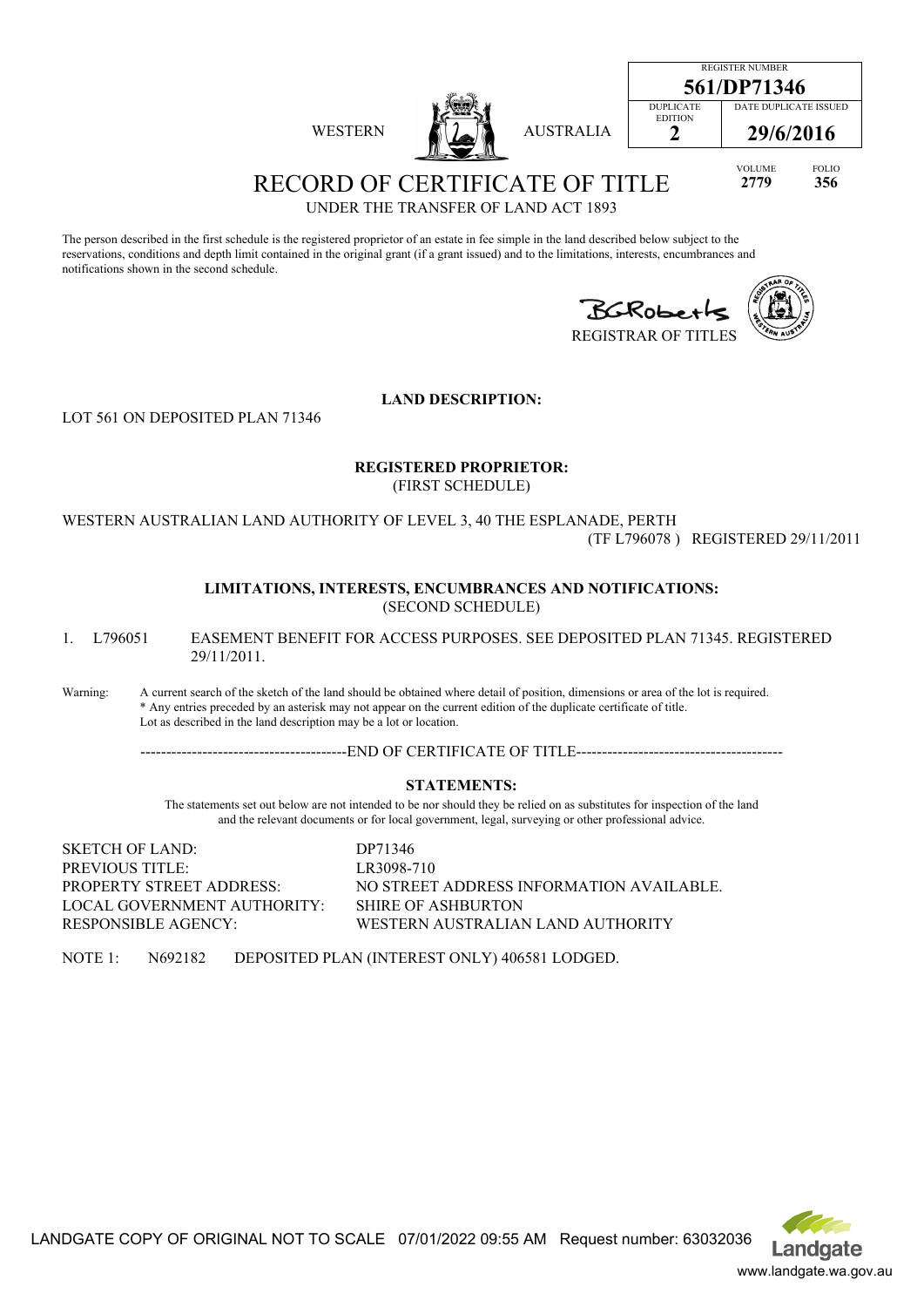|                |                  |                                                     | <b>REGISTER NUMBER</b><br>557/DP74894 |                     |
|----------------|------------------|-----------------------------------------------------|---------------------------------------|---------------------|
| <b>WESTERN</b> | <b>AUSTRALIA</b> | <b>DUPLICATE</b><br><b>EDITION</b><br>$\rightarrow$ | DATE DUPLICATE ISSUED<br>29/6/2016    |                     |
|                |                  |                                                     | <b>VOLUME</b><br>2882                 | <b>FOLIO</b><br>149 |

UNDER THE TRANSFER OF LAND ACT 1893

The person described in the first schedule is the registered proprietor of an estate in fee simple in the land described below subject to the reservations, conditions and depth limit contained in the original grant (if a grant issued) and to the limitations, interests, encumbrances and notifications shown in the second schedule.

BGROBerk REGISTRAR OF TITLES



**LAND DESCRIPTION:**

LOT 557 ON DEPOSITED PLAN 74894

#### **REGISTERED PROPRIETOR:** (FIRST SCHEDULE)

WESTERN AUSTRALIAN LAND AUTHORITY OF LEVEL 6, 40 THE ESPLANADE, PERTH (TF N105322 ) REGISTERED 27/8/2015

### **LIMITATIONS, INTERESTS, ENCUMBRANCES AND NOTIFICATIONS:** (SECOND SCHEDULE)

Warning: A current search of the sketch of the land should be obtained where detail of position, dimensions or area of the lot is required. \* Any entries preceded by an asterisk may not appear on the current edition of the duplicate certificate of title. Lot as described in the land description may be a lot or location.

--------------------END OF CERTIFICATE OF TITLE---------------------------

### **STATEMENTS:**

The statements set out below are not intended to be nor should they be relied on as substitutes for inspection of the land and the relevant documents or for local government, legal, surveying or other professional advice.

SKETCH OF LAND: DP74894 PREVIOUS TITLE: LR3160-541 LOCAL GOVERNMENT AUTHORITY: SHIRE OF ASHBURTON

PROPERTY STREET ADDRESS: NO STREET ADDRESS INFORMATION AVAILABLE. RESPONSIBLE AGENCY: WESTERN AUSTRALIAN LAND AUTHORITY

NOTE 1: N692181 DEPOSITED PLAN (INTEREST ONLY) 406580 LODGED.

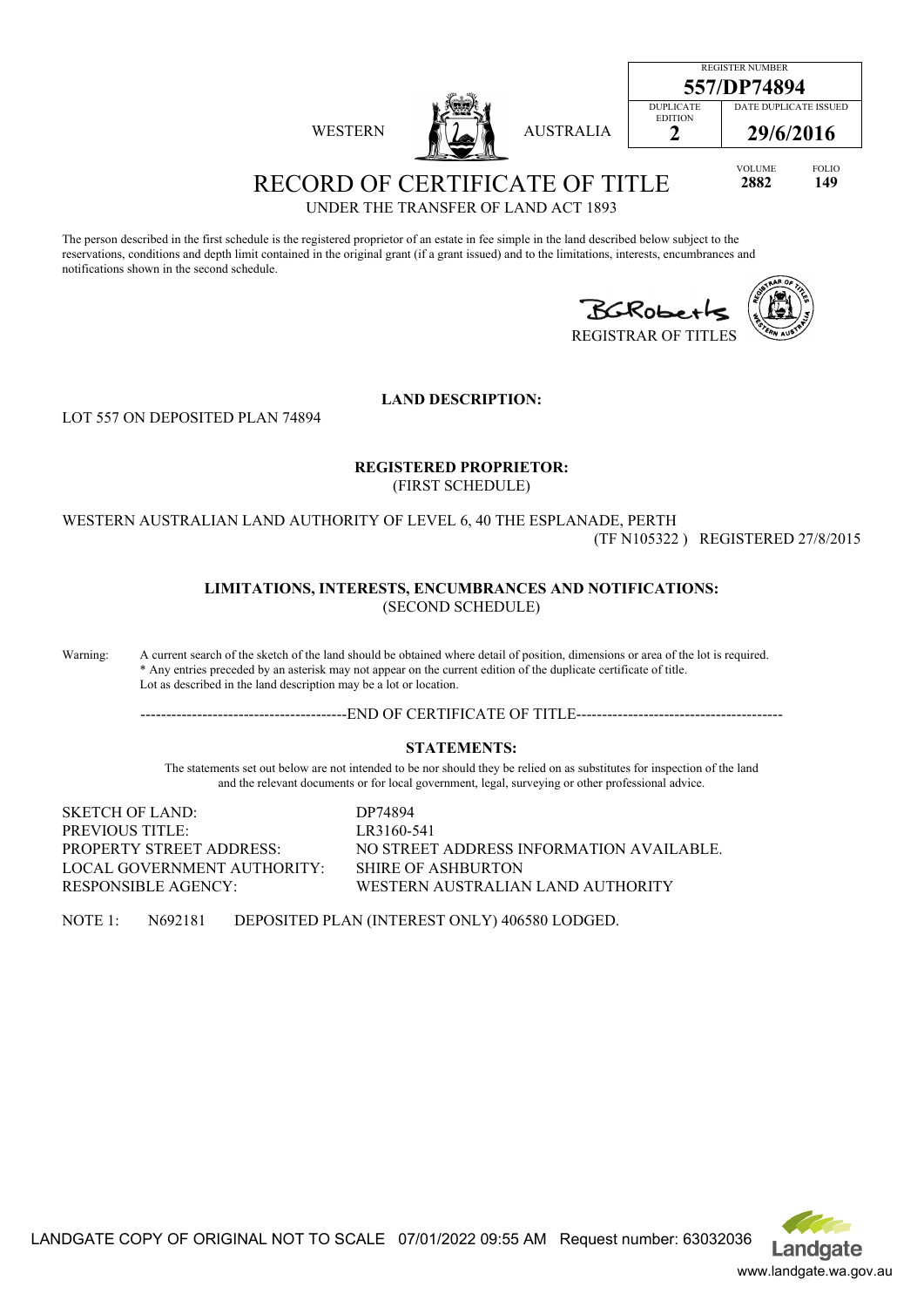| <b>WESTERN</b> |  | <b>AUSTRALIA</b> |
|----------------|--|------------------|
|----------------|--|------------------|

| REGISTER NUMBER  |                       |  |
|------------------|-----------------------|--|
| 152/DP220265     |                       |  |
| <b>DUPLICATE</b> | DATE DUPLICATE ISSUED |  |
| <b>EDITION</b>   |                       |  |
| N/A              | N/A                   |  |
|                  |                       |  |

VOLUME FOLIO **LR3098 710**

RECORD OF CERTIFICATE

# OF

CROWN LAND TITLE UNDER THE TRANSFER OF LAND ACT 1893 AND THE LAND ADMINISTRATION ACT 1997

### **NO DUPLICATE CREATED**

The undermentioned land is Crown land in the name of the STATE OF WESTERN AUSTRALIA, subject to the interests and Status Orders shown in the first schedule which are in turn subject to the limitations, interests, encumbrances and notifications shown in the second schedule.



**LAND DESCRIPTION:**

LOT 152 ON DEPOSITED PLAN 220265

#### **STATUS ORDER AND PRIMARY INTEREST HOLDER:** (FIRST SCHEDULE)

### **STATUS ORDER/INTEREST:** PASTORAL LEASE

**PRIMARY INTEREST HOLDER:** FORREST & FORREST PTY LTD OF 80 BIRDWOOD PARADE, DALKEITH (LC N049514 ) REGISTERED 1/7/2015

#### **LIMITATIONS, INTERESTS, ENCUMBRANCES AND NOTIFICATIONS:** (SECOND SCHEDULE)

1. D989824 EASEMENT TO THE STATE ENERGY COMMISSION OF WESTERN AUSTRALIA AND SEE DEPOSITED PLAN 244016. REGISTERED 12/1/1989. H637860 SUNDRY. THE GRANTEE OF TRANSFER D989824 IS NOW THE DBNGP LAND ACCESS MINISTER PURSUANT TO THE DAMPIER TO BUNBURY PIPELINE ACT 1997. REGISTERED 5/1/2001. 2. H637860 SUNDRY. PORTION OF THE LAND HEREIN IS WITHIN THE DBNGP CORRIDOR PURSUANT TO THE DAMPIER TO BUNBURY PIPELINE ACT 1997. SEE DEPOSITED PLAN 215510. REGISTERED 5/1/2001. 3. H866557 TAKING ORDER. THE DESIGNATED PURPOSE OF THE INTEREST TAKEN FOR AN EASEMENT IS PIPELINE AND ASSOCIATED AND ANCILLARY PURPOSES. AS TO THE PORTION SHOWN ON DP219155 ONLY. REGISTERED 11/9/2001. 4. I761145 SUNDRY. PORTION OF THE LAND HEREIN IS WITHIN THE DBNGP CORRIDOR PURSUANT TO THE DAMPIER TO BUNBURY PIPELINE ACT 1997. SEE DEPOSITED PLAN 220823 & 220824. REGISTERED 16/1/2004. 5. I761146 TAKING ORDER. THE DESIGNATED PURPOSE OF THE INTEREST TAKEN IS STATE CORRIDOR RIGHTS TO THE DBNGP LAND ACCESS MINISTER UNDER THE PROVISIONS OF THE DAMPIER TO BUNBURY PIPELINE ACT 1997. AS TO THE PORTION SHOWN ON DEPOSITED PLANS 215510, 220823 & 220824 ONLY. REGISTERED 16/1/2004. 6. L067550 MEMORIAL. LAND ADMINISTRATION ACT 1997. SECTION 17. REGISTERED 8/9/2009.

END OF PAGE 1 - CONTINUED OVER



LANDGATE COPY OF ORIGINAL NOT TO SCALE 07/01/2022 09:55 AM Request number: 63032036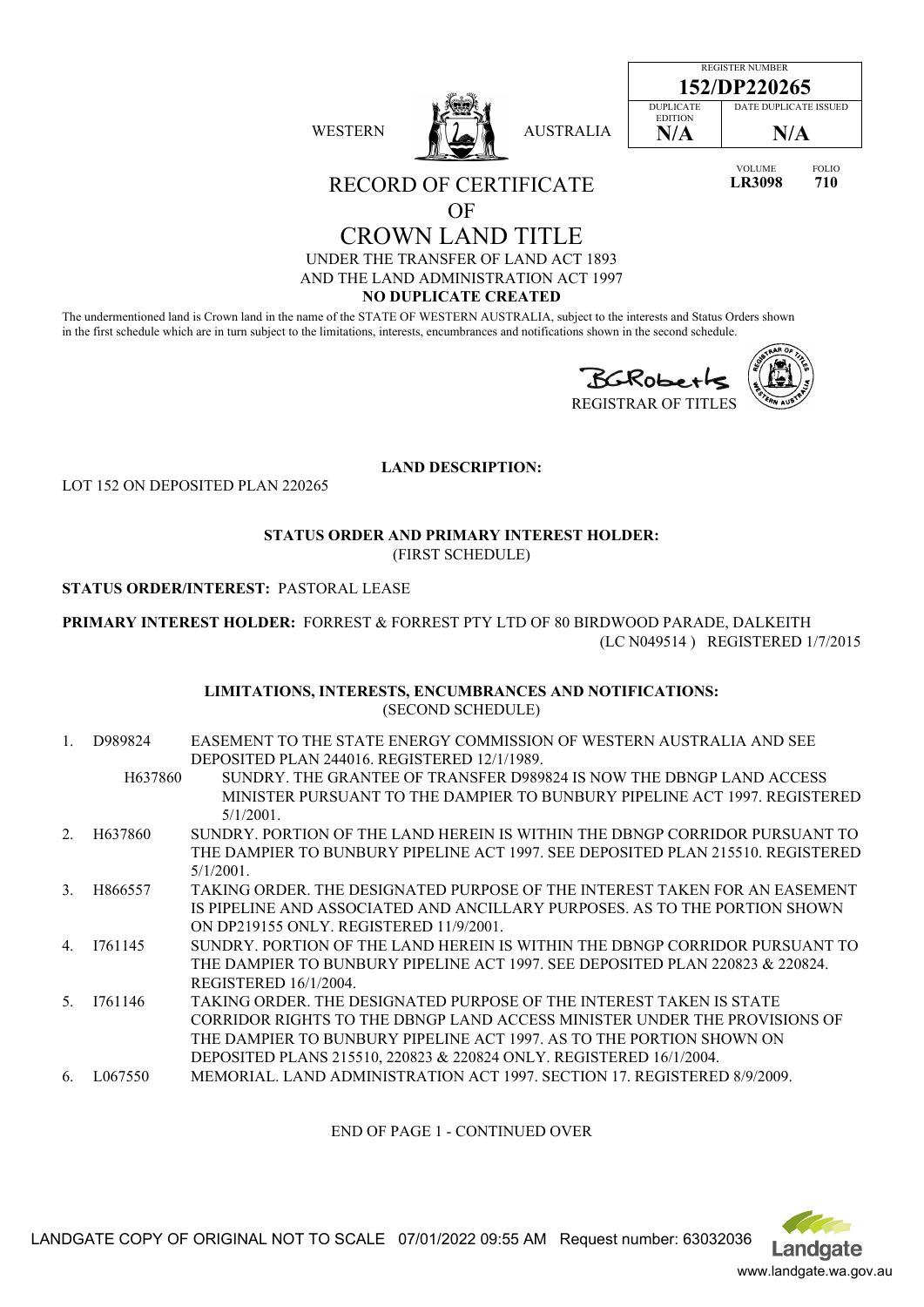#### ORIGINAL CERTIFICATE OF CROWN LAND TITLE

|          |                    | REGISTER NUMBER: 152/DP220265<br>VOLUME/FOLIO: LR3098-710                                                                                                                                                                                      | PAGE <sub>2</sub> |
|----------|--------------------|------------------------------------------------------------------------------------------------------------------------------------------------------------------------------------------------------------------------------------------------|-------------------|
| 7.<br>8. | L161356<br>L597533 | PORTION COMPRISED IN LOT 280 ON DP219235 TO VOL 3131 FOL 929. REGISTERED 4/12/2009.<br>PORTIONS COMPRISED IN LOTS 505,509,510,511,513,519,524,525,526 & 536 TO VOL.3160<br>FOL.535 TO VOL.3160 FOL.543 & VOL.3160 FOL.545 REGISTERED 8/4/2011. |                   |
| 9.       | L796039            | PORTION COMPRISED IN LOT 558, 560 TO 565 AND LOT 577 ON DP71346 TO VOL.3161 FOL.390,<br>VOL.3161 FOL.392 TO VOL.3161 FOL.398 REGISTERED 29/11/2011.                                                                                            |                   |
|          | 10. M017997        | AUTHORISATION ORDER FOR THE TAKING OF INTERESTS. AS TO PORTION ONLY.<br>REGISTERED 13/8/2012.                                                                                                                                                  |                   |
|          | 11. M017998        | NOTICE OF INTENTION TO TAKE FOR THE DESIGNATED PURPOSE OF GENERAL<br>INDUSTRIAL AREA, AS TO PORTION ONLY, REGISTERED 13/8/2012.                                                                                                                |                   |
|          | M348888            | PERIOD OF CURRENCY IS NOW INCREASED TO 3 YEARS FROM 13.8.2012. REGISTERED<br>23/7/2013.                                                                                                                                                        |                   |
|          | N086948            | PERIOD OF CURRENCY IS NOW INCREASED TO 4 YEARS FROM 13.8.2012 REGISTERED<br>$7/8/2015$ .                                                                                                                                                       |                   |
|          | N400803            | PERIOD OF CURRENCY IS NOW INCREASED TO 6 YEARS FROM 13/8/2012 REGISTERED<br>$4/8/2016$ .                                                                                                                                                       |                   |
|          | N958471<br>O455990 | PERIOD OF CURRENCY IS NOW INCREASED TO 8 YEARS FROM 13/8/2012 REGISTERED<br>$6/8/2018$ .<br>PERIOD OF CURRENCY IS NOW INCREASED TO 10 YEARS FROM 13.8.2012 REGISTERED                                                                          |                   |
|          | 12. M017999        | 27/7/2020.<br>AUTHORISATION ORDER FOR THE TAKING OF INTERESTS. AS TO PORTION ONLY.                                                                                                                                                             |                   |
|          | 13. M018000        | REGISTERED 13/8/2012.<br>NOTICE OF INTENTION TO TAKE FOR THE DESIGNATED PURPOSE OF PORT SUPPLY BASE                                                                                                                                            |                   |
|          | M348889            | AND GENERAL INDUSTRIAL AREA. AS TO PORTION ONLY. REGISTERED 13/8/2012.<br>PERIOD OF CURRENCY IS NOW INCREASED TO 3 YEARS FROM 13.8.2012. REGISTERED                                                                                            |                   |
|          | N086946            | 23/7/2013.<br>PERIOD OF CURRENCY IS NOW INCREASED TO 4 YEARS FROM 13.8.2012 REGISTERED                                                                                                                                                         |                   |
|          | N400804            | $7/8/2015$ .<br>PERIOD OF CURRENCY IS NOW INCREASED TO 6 YEARS FROM 13/8/2012 REGISTERED                                                                                                                                                       |                   |
|          | N953858            | $4/8/2016$ .<br>PERIOD OF CURRENCY IS NOW INCREASED TO 8 YEARS FROM 13.8.2012. REGISTERED                                                                                                                                                      |                   |
|          | O455984            | 31/7/2018.<br>PERIOD OF CURRENCY IS NOW INCREASED TO 10 YEARS FROM 13.8.2012. REGISTERED<br>27/7/2020.                                                                                                                                         |                   |
|          | 14. M018001        | AUTHORISATION ORDER FOR THE TAKING OF INTERESTS. AS TO PORTION ONLY.<br>REGISTERED 13/8/2012.                                                                                                                                                  |                   |
|          | 15. M018002        | NOTICE OF INTENTION TO TAKE FOR THE DESIGNATED PURPOSE OF INFRASTRUCTURE<br>CORRIDOR INCLUDING WATER, GAS, ELECTRICITY AND TELECOMMUNICATIONS                                                                                                  |                   |
|          | M348890            | SERVICES. AS TO PORTION ONLY. REGISTERED 13/8/2012.<br>PERIOD OF CURRENCY IS NOW INCREASED TO 3 YEARS FROM 13.8.2012. REGISTERED<br>23/7/2013.                                                                                                 |                   |
|          | N086947            | PERIOD OF CURRENCY IS NOW INCREASED TO 4 YEARS FROM 13.8.2012 REGISTERED<br>$7/8/2015$ .                                                                                                                                                       |                   |
|          | N400805            | PERIOD OF CURRENCY IS NOW INCREASED TO 6 YEARS FROM 13/8/2012 REGISTERED<br>$4/8/2016$ .                                                                                                                                                       |                   |
|          | N953859            | PERIOD OF CURRENCY IS NOW INCREASED TO 8 YEARS FROM 13.8.2012. REGISTERED<br>31/7/2018.                                                                                                                                                        |                   |
|          | O455988            | PERIOD OF CURRENCY IS NOW INCREASED TO 9 YEARS FROM 13.8.2012. REGISTERED<br>27/7/2020.                                                                                                                                                        |                   |
|          | 16. M018003        | AUTHORISATION ORDER FOR THE TAKING OF INTERESTS. AS TO PORTION ONLY.<br>REGISTERED 13/8/2012.                                                                                                                                                  |                   |
|          | 17. M018004        | NOTICE OF INTENTION TO TAKE FOR THE DESIGNATED PURPOSE OF WORKERS<br>ACCOMMODATION FACILITY. AS TO PORTION ONLY. REGISTERED 13/8/2012.                                                                                                         |                   |

### END OF PAGE 2 - CONTINUED OVER

LANDGATE COPY OF ORIGINAL NOT TO SCALE 07/01/2022 09:55 AM Request number: 63032036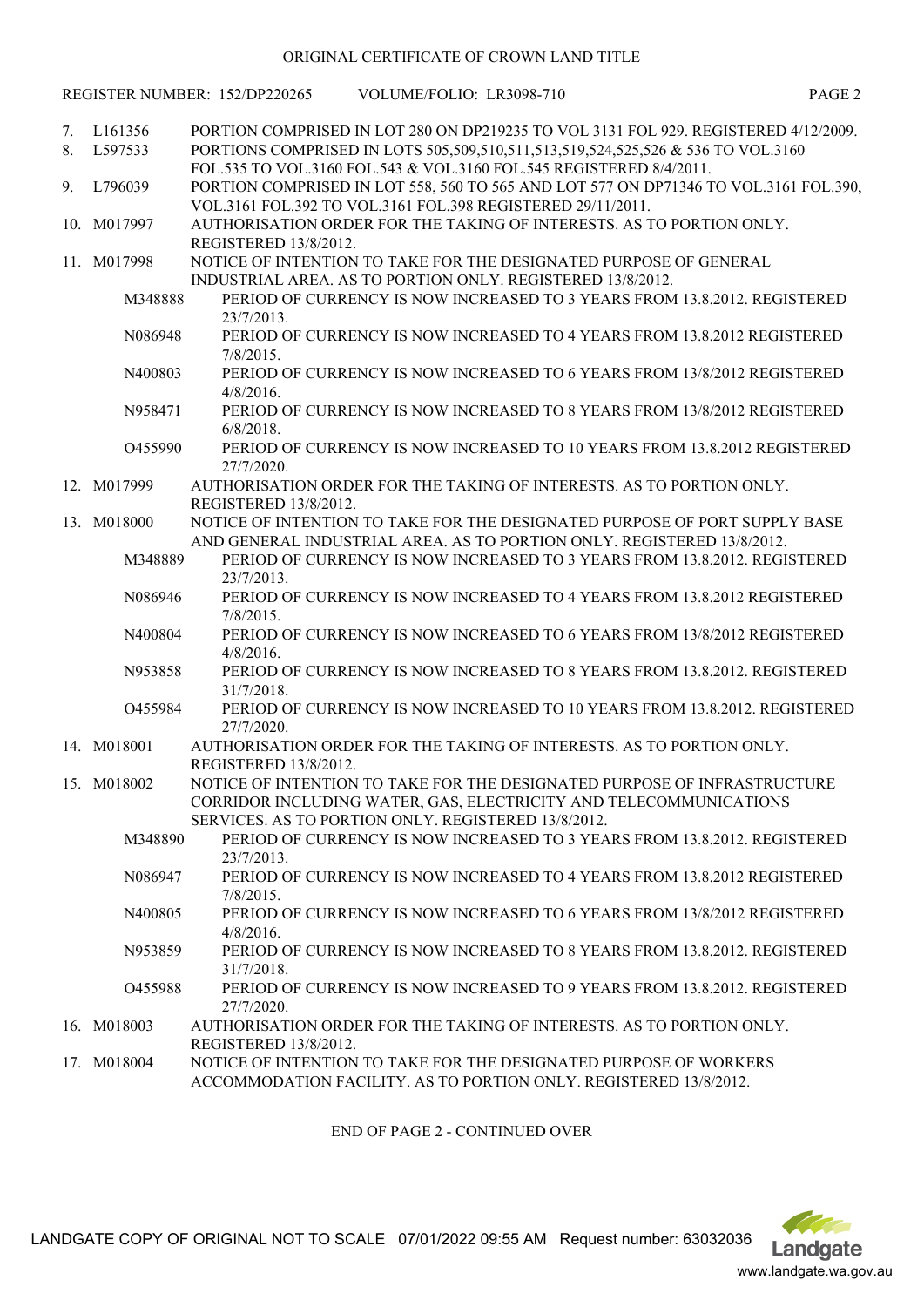#### ORIGINAL CERTIFICATE OF CROWN LAND TITLE

|    |             | REGISTER NUMBER: 152/DP220265                   | VOLUME/FOLIO: LR3098-710                                            | PAGE <sub>3</sub>                                                          |  |
|----|-------------|-------------------------------------------------|---------------------------------------------------------------------|----------------------------------------------------------------------------|--|
|    | M348891     |                                                 |                                                                     | PERIOD OF CURRENCY IS NOW INCREASED TO 3 YEARS FROM 13.8.2012. REGISTERED  |  |
|    |             | $23/7/2013$ .                                   |                                                                     |                                                                            |  |
|    | N086951     |                                                 |                                                                     | PERIOD OF CURRENCY IS NOW INCREASED TO 4 YEARS FROM 13.8.2012 REGISTERED   |  |
|    |             | $7/8/2015$ .                                    |                                                                     |                                                                            |  |
|    | N400809     |                                                 |                                                                     | PERIOD OF CURRENCY IS NOW INCREASED TO 6 YEARS FROM 13/08/2012 REGISTERED  |  |
|    |             | $4/8/2016$ .                                    |                                                                     |                                                                            |  |
|    | 0824112     |                                                 |                                                                     | PERIOD OF CURRENCY IS NOW INCREASED TO 10 YEARS FROM 13/8/2012 REGISTERED  |  |
|    |             | 3/8/2021                                        |                                                                     |                                                                            |  |
|    | 18 M607574  |                                                 | AUTHORISATION ORDER FOR THE TAKING OF INTERESTS. AS TO PORTION ONLY |                                                                            |  |
|    |             | REGISTERED 14/4/2014.                           |                                                                     |                                                                            |  |
|    | 19. M674819 |                                                 | EASEMENT TO DBP DEVELOPMENT GROUP NOMINEES PTY LTD FOR GAS PIPELINE |                                                                            |  |
|    |             |                                                 | PURPOSES. SEE DEPOSITED PLAN 73805. REGISTERED 9/9/2014.            |                                                                            |  |
|    | 20. N049514 |                                                 | LEASE. SUBJECT TO THE TERMS AND CONDITIONS AS SET OUT IN THE LEASE. |                                                                            |  |
|    |             | REGISTERED 1/7/2015.                            |                                                                     |                                                                            |  |
|    | N936672     |                                                 | SUB-LEASE OF LEASE N049514 TO HARVEST ROAD PASTORAL PTY LTD OF 80   |                                                                            |  |
|    |             |                                                 | BIRDWOOD PARADE DALKEITH WA 6009 EXPIRES: SEE SUB LEASE. REGISTERED |                                                                            |  |
|    |             | $4/7/2018$ .                                    |                                                                     |                                                                            |  |
| 21 | O987060     |                                                 |                                                                     | NOTICE OF INTENTION TO TAKE FOR THE DESIGNATED PURPOSE OF THE CONSTRUCTION |  |
|    |             |                                                 |                                                                     | AND OPERATION OF A GAS PIPELINE AS TO AN INTEREST REQUIRED FOR AN EASEMENT |  |
|    |             | ONLY, AS TO PORTION ONLY REGISTERED 21/12/2021. |                                                                     |                                                                            |  |
|    |             |                                                 |                                                                     |                                                                            |  |

Warning: A current search of the sketch of the land should be obtained where detail of position, dimensions or area of the lot is required. Lot as described in the land description may be a lot or location.

----------------------------------------END OF CERTIFICATE OF CROWN LAND TITLE----------------------------------------

#### **STATEMENTS:**

The statements set out below are not intended to be nor should they be relied on as substitutes for inspection of the land and the relevant documents or for local government, legal, surveying or other professional advice.

| SKETCH OF LAND:                 | DP220265                                          |
|---------------------------------|---------------------------------------------------|
| <b>PREVIOUS TITLE:</b>          | LR3098-710                                        |
| <b>PROPERTY STREET ADDRESS:</b> | NO STREET ADDRESS INFORMATION AVAILABLE.          |
| LOCAL GOVERNMENT AUTHORITY:     | SHIRE OF ASHBURTON                                |
| RESPONSIBLE AGENCY:             | DEPARTMENT OF PLANNING, LANDS AND HERITAGE (SLSD) |
|                                 |                                                   |
| $M\Omega T E$ 1.<br>1107666     | CUIDIECT TO CUIDVEV - MOT EOD ALIEMATION DUDDOCEC |

| NOTE E          | ,1497666 | SUBJECT TO SURVEY - NOT FOR ALIENATION PURPOSES |
|-----------------|----------|-------------------------------------------------|
| NOTE $2$ :      | L747565  | DEPOSITED PLAN 71346 LODGED.                    |
| NOTE $3$ :      | L747564  | DEPOSITED PLAN 71345 LODGED                     |
| NOTE 4:         | M351593  | DEPOSITED PLAN 400249 LODGED                    |
| NOTE $5$ :      | M514153  | DEPOSITED PLAN 73809 LODGED                     |
| NOTE 6:         | M569270  | DEPOSITED PLAN 400336 LODGED                    |
| NOTE 7:         | M972655  | CORRESPONDENCE FILE 01040-2014-01RO             |
| NOTE 8:         | N323333  | DEPOSITED PLAN 402524 LODGED.                   |
| NOTE $9$ :      | N323334  | DEPOSITED PLAN 407842 LODGED.                   |
| NOTE $10$ :     | N323339  | DEPOSITED PLAN 407843 LODGED.                   |
| <b>NOTE 11:</b> | N323340  | DEPOSITED PLAN 407844 LODGED.                   |



LANDGATE COPY OF ORIGINAL NOT TO SCALE 07/01/2022 09:55 AM Request number: 63032036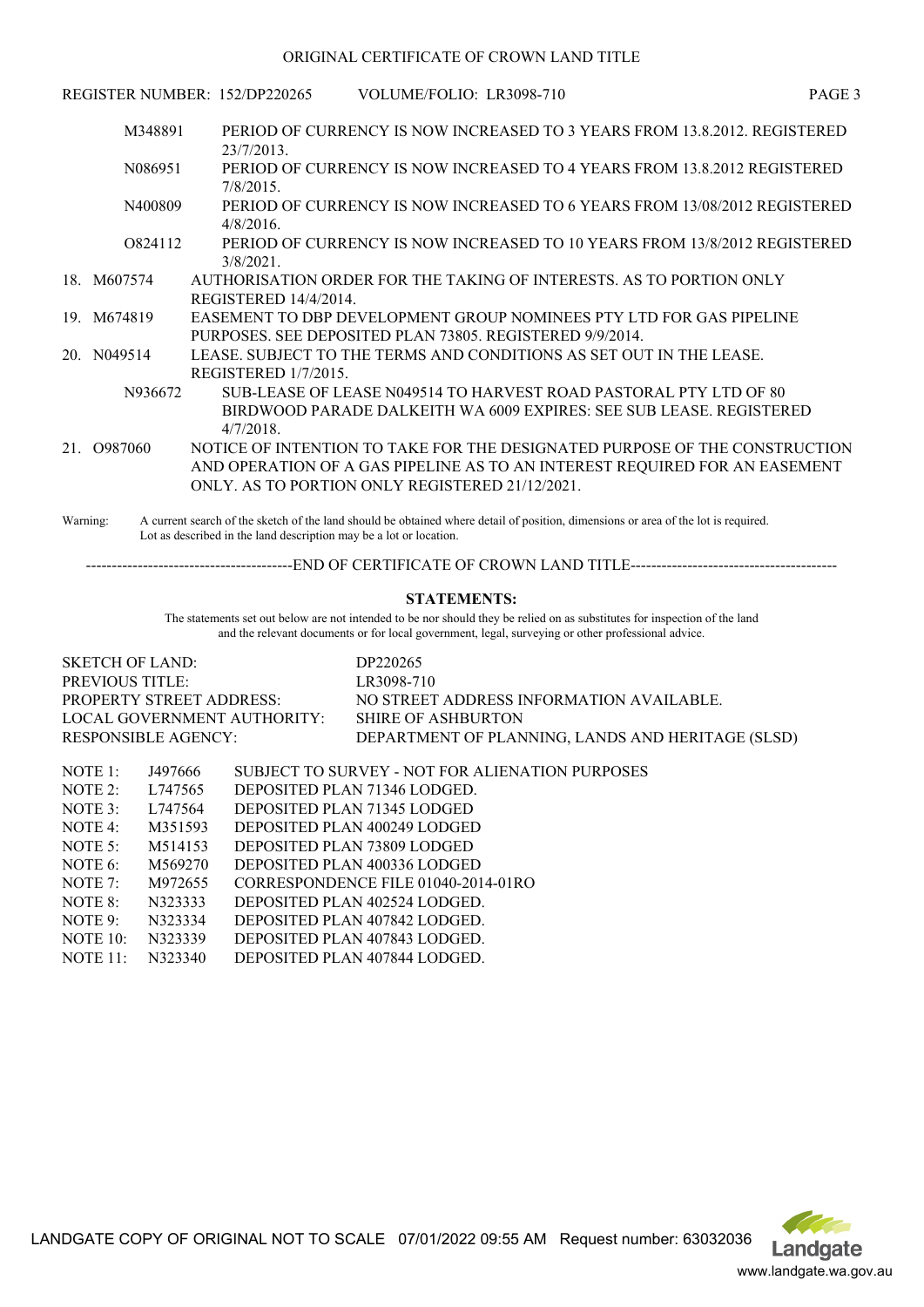| <b>WESTERN</b> | <b>AUSTRALIA</b> |
|----------------|------------------|
|----------------|------------------|

| <b>REGISTER NUMBER</b>             |                              |  |  |
|------------------------------------|------------------------------|--|--|
| 556/DP74894                        |                              |  |  |
| <b>DUPLICATE</b><br><b>EDITION</b> | <b>DATE DUPLICATE ISSUED</b> |  |  |
| N/A                                | N/A                          |  |  |
|                                    |                              |  |  |

VOLUME FOLIO **LR3163 983**

RECORD OF CERTIFICATE

OF

CROWN LAND TITLE UNDER THE TRANSFER OF LAND ACT 1893 AND THE LAND ADMINISTRATION ACT 1997

**NO DUPLICATE CREATED**

The undermentioned land is Crown land in the name of the STATE OF WESTERN AUSTRALIA, subject to the interests and Status Orders shown in the first schedule which are in turn subject to the limitations, interests, encumbrances and notifications shown in the second schedule.



| OA<br>۰ |  |
|---------|--|
|         |  |
|         |  |
|         |  |
|         |  |

REGISTRAR OF TITLES

**LAND DESCRIPTION:**

LOT 556 ON DEPOSITED PLAN 74894

**STATUS ORDER AND PRIMARY INTEREST HOLDER:** (FIRST SCHEDULE)

**STATUS ORDER/INTEREST:** RESERVE UNDER MANAGEMENT ORDER

**PRIMARY INTEREST HOLDER:** WATER CORPORATION OF 629 NEWCASTLE STREET, LEEDERVILLE (XE N105302 ) REGISTERED 27/8/2015

> **LIMITATIONS, INTERESTS, ENCUMBRANCES AND NOTIFICATIONS:** (SECOND SCHEDULE)

- 1. N105301 RESERVE 51947 FOR THE PURPOSE OF WATER DESALINATION PLANT REGISTERED 27/8/2015.
	- N105302 MANAGEMENT ORDER. CONTAINS CONDITIONS TO BE OBSERVED. WITH POWER TO LEASE FOR ANY TERM NOT EXCEEDING 21 YEARS, SUBJECT TO THE CONSENT OF THE MINISTER FOR LANDS. REGISTERED 27/8/2015.
- 2. N105305 EASEMENT TO REGIONAL POWER CORPORATION FOR GAS PIPELINE AND ACCESS. (SEE DEPOSITED PLAN 402045). REGISTERED 27/8/2015.

Warning: A current search of the sketch of the land should be obtained where detail of position, dimensions or area of the lot is required. Lot as described in the land description may be a lot or location.

-------------------END OF CERTIFICATE OF CROWN LAND TITLE-----------------

## **STATEMENTS:**

The statements set out below are not intended to be nor should they be relied on as substitutes for inspection of the land and the relevant documents or for local government, legal, surveying or other professional advice.

SKETCH OF LAND: DP74894 PREVIOUS TITLE: LR3160-541 LOCAL GOVERNMENT AUTHORITY: SHIRE OF ASHBURTON

PROPERTY STREET ADDRESS: NO STREET ADDRESS INFORMATION AVAILABLE.

# END OF PAGE 1 - CONTINUED OVER